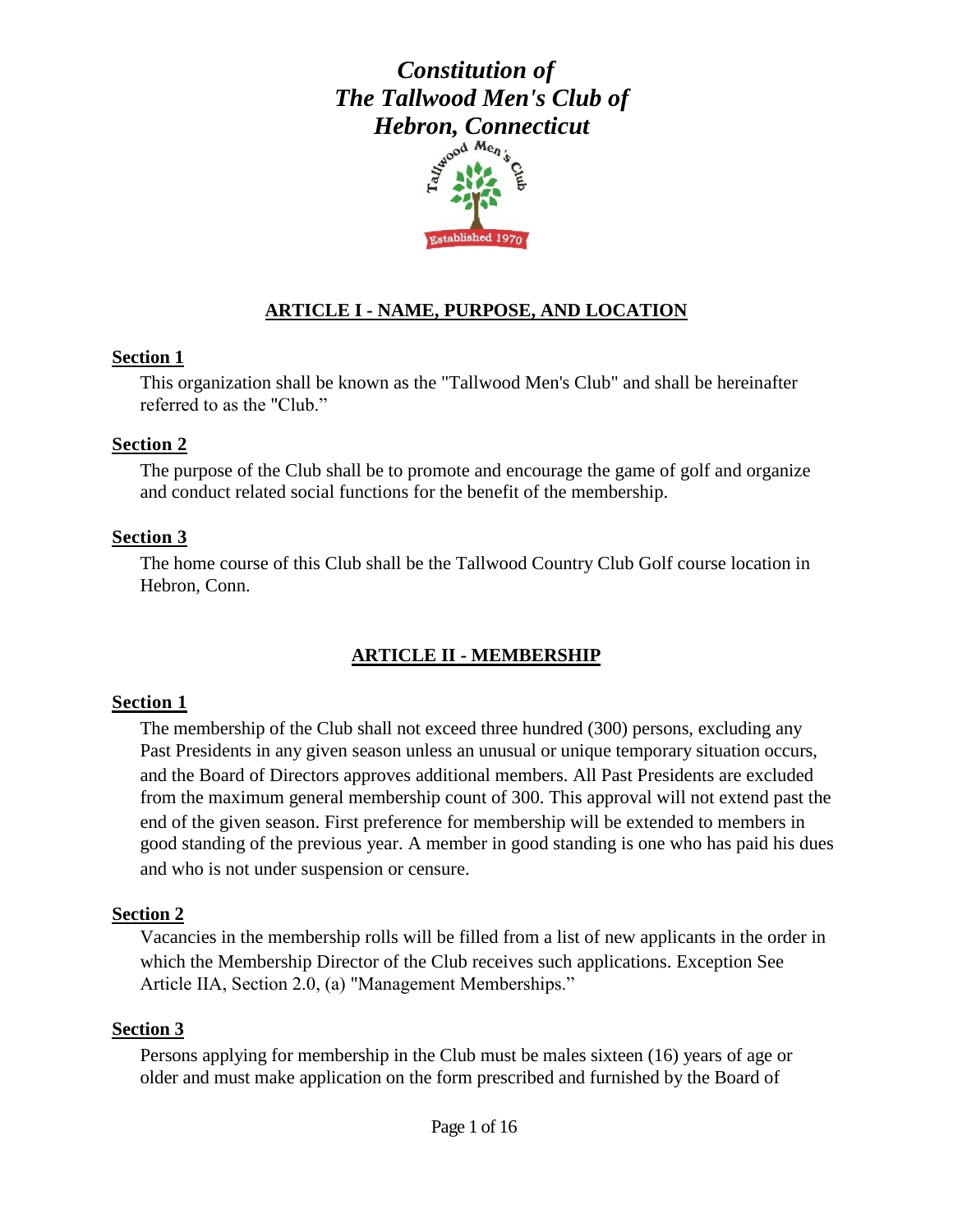Directors.Minors must be sponsored by a member in good standing with the consent of their parent or guardian. The Membership Director will act upon each application for membership. If the membership rolls are filled, applications will be placed on a waiting list in the order they are received.

### **Section 4**

A member in good standing shall have the right to vote at all Club meetings, to participate in all social activities, to hold elected office, to serve on Committees, and to participate in all tournaments for which he is eligible.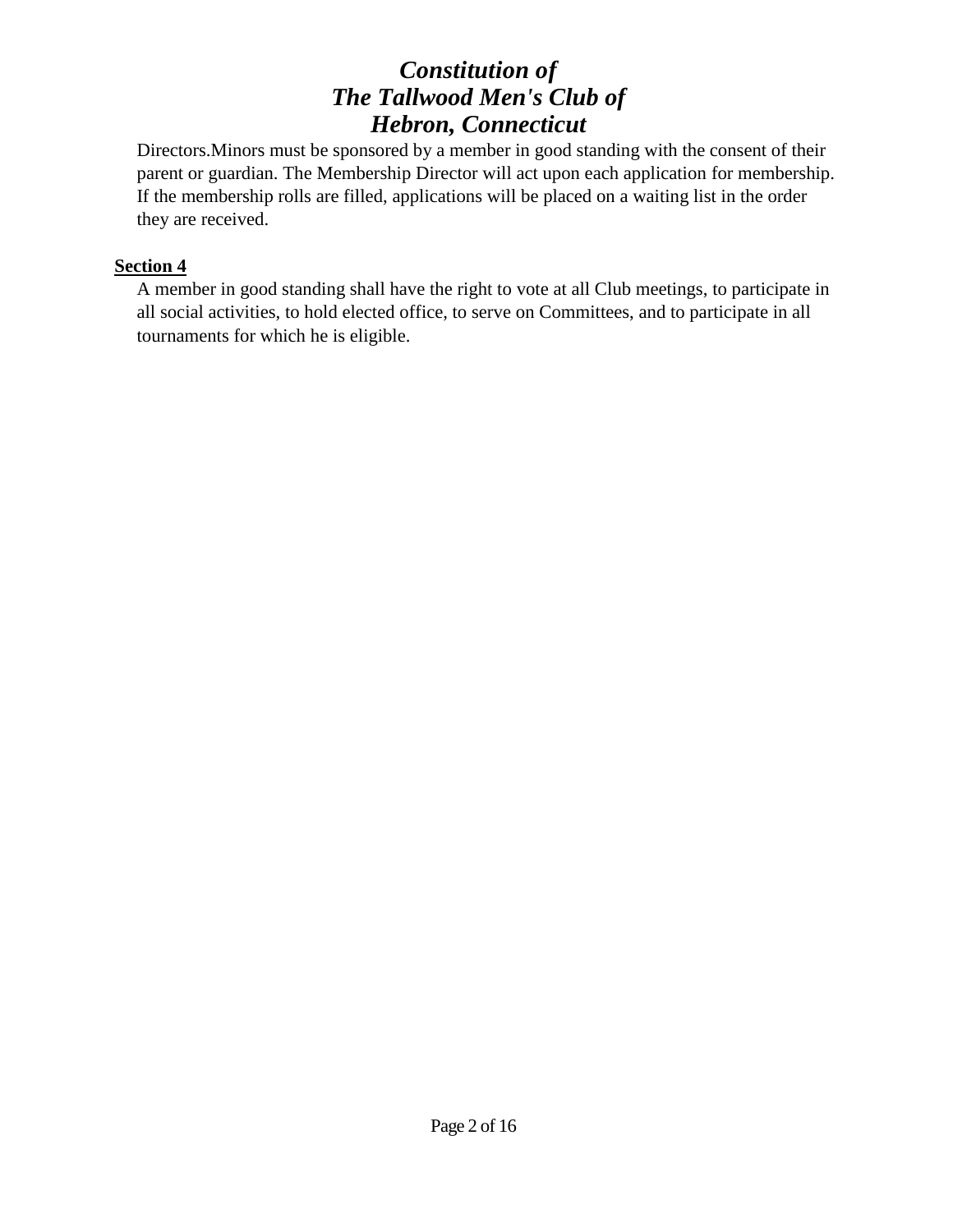#### **Section 5**

A member shall be subject to censure, suspension, or termination of his membership for conduct injurious to the best interest, good order or peace of the Club, or for violation of its rules or regulations. Any grievance against a member must be in writing, signed and addressed to the President of the Board of Directors of the Club. The Board shall notify the member in writing of the charge against him and afford him at least five (5) days notice of the date to appear at a hearing before the Board to answer the charge. If the member fails to appear on the date specified, or if after the hearing, the Board is satisfied with the validity of the charge, it may censure or suspend the member, it may, in its judgment, ask the member to resign, or it may terminate his membership. An affirmative vote of two-thirds (2/3) of the members of the Board present at the hearing shall be necessary for the censure, suspension or termination of the membership. If the charge is not proven to the satisfaction of the Board, the charge shall be voided and all references thereto shall be expunged from the record. The Secretary of the Club shall immediately notify the member, in writing, of the action taken by the Board.

### **Section 6**

Any member who has had his membership terminated by the Board of Directors must wait until June of the following calendar year before he is eligible to reapply for membership in the Club. The former member will be treated as all other applicants for membership.

### **Section 7**

Termination of membership for any reason shall operate as a release of any right, title, and interest in or to the assets of the Club. Any member who has resigned or who has had his membership terminated for any reason and who wishes to reenter the Club must comply with Sections 1 through 3 of this Article, as would any other applicant.

**Exception** Present members, in good standing who need a leave of absence for an exceptional reason must write a letter of explanation to the Board of Directors. The Board will review each request and make a decision. The member will be advised of the decision in writing.

#### **Section 8**

Any person adjudged worthy of the honor may be elected an Honorary Member of the Club by a two-thirds (2/3) majority vote of the Board of Directors. He shall be entitled to all the privileges of the Club except participation in the Club championship and President's Cup Tournament. Such membership may be terminated by a simple majority vote of said Board.

The Board shall use the following guidelines to judge whether a candidate is suitable for honorary membership.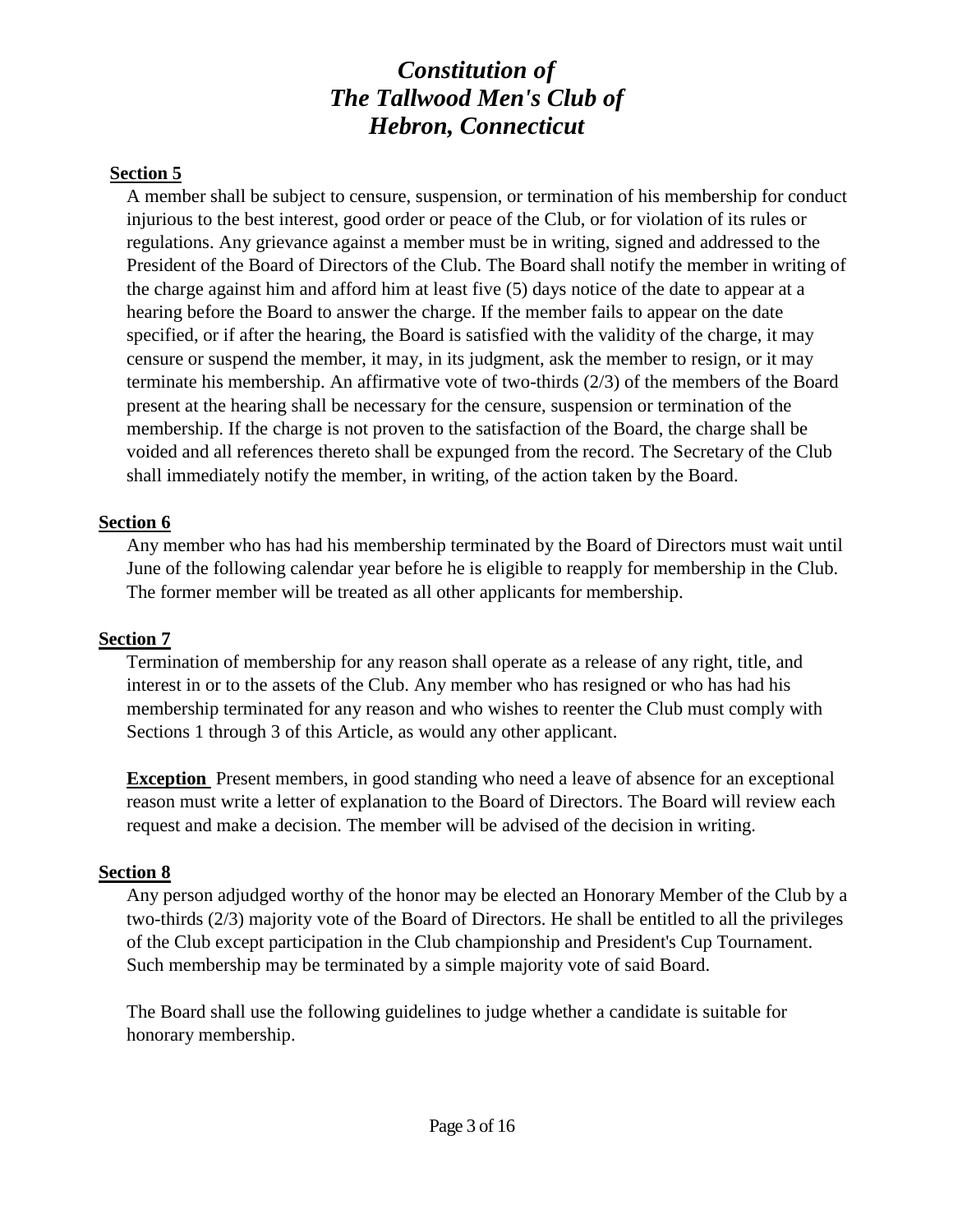- 1) The candidate shall
- 2) Be nominated by a current member in good standing or a member of the Tallwood Management Staff, and
- 3) Have been a member in good standing for 10 years minimum, and
- 4) Have actively sought the advancement of the Club through participation on committees or as a BOD member, and
- 5) Is unlikely to be able to play more than a few tournaments each year due to either reasons of health or residence location.
- 6) Alternatively, for candidates who have not been active members of the club, they shall have made a valuable contribution to the wellbeing of the Tallwood men's Club, as judged by 2/3 of the BOD.

Any person adjudged worthy of the honor may be elected a Lifetime Member of the Club by unanimous vote of the Board of Directors. A Lifetime Member shall be entitled to all of the privileges of the Club. Annual dues and prepaid tournament fees for a Lifetime Member shall be waived. Such membership may be terminated by a simple majority vote of the Board.

The Board shall use the following guidelines to judge whether a candidate is suitable for Lifetime Membership.

The candidate shall:

- 1) Be nominated by a current Board Member.
- 2) Have made a significant leadership contribution to the growth, advancement and promotion of the Club over multiple years of continuous service.

#### **Section 9**

Upon completion of a full term as President of the Tallwood Men's Club, the member shall be designated as a Past President. Members of the Past Presidents' Club of Tallwood Men's Club shall be exempt from tournament participation requirements established by the Board of Directors for renewal of membership. Members of the Past Presidents' Club shall continue to pay all annual dues as prescribed by Article III, Section 1 and Section 2, for renewal.

### **Section 10**

Current or former members who have been members in good standing for at least 10 years and who are no longer able to participate in a fulltime (10 tournament) membership because of either health or geographic remoteness may apply to the Board for a Social Membership.

Acceptance as a Social Member will  $P_{\text{age}} 4$  of 16 entitle these individuals to participate in the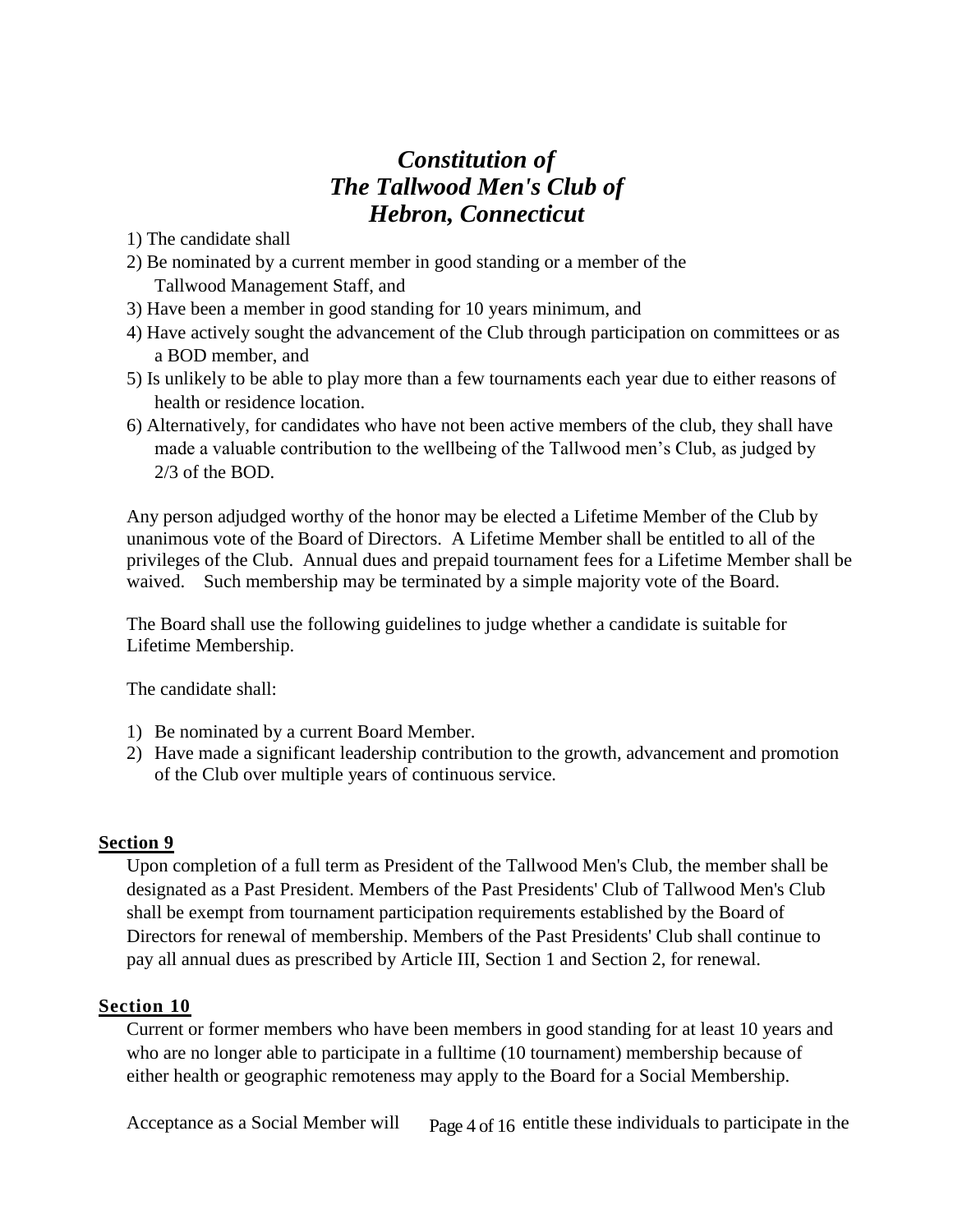Kickoff Dinner, Scotch Balls, Member-Guest, Parent-Child, Spring and Turkey Classics, and the Awards Banquet. They may also play in other tournaments for a combined maximum of five (5) tournaments each year, but excluding any major tournaments (i.e., any tournaments for which GOTY points are awarded). Additionally, the Club will maintain a GHIN handicap for them based on any properly attested scores submitted to the Pro Shop. They will be required to obtain tee times in accordance with current practice for full-time members. Any tournament fees will be on a "pay as you go" basis.

#### **Section 11**

Any full-time member between 16 and 23 years of age may apply for a junior membership. Acceptance as a junior member will entitle the member to participate in all tournaments for which he is eligible, with the exception of the Spring and Turkey Classics, Scotch Ball I and II, the Member-Guest and the Two-Ball Open. Junior members will not have the right to vote at Club meetings, hold elected office or serve on committees. Additionally, junior members may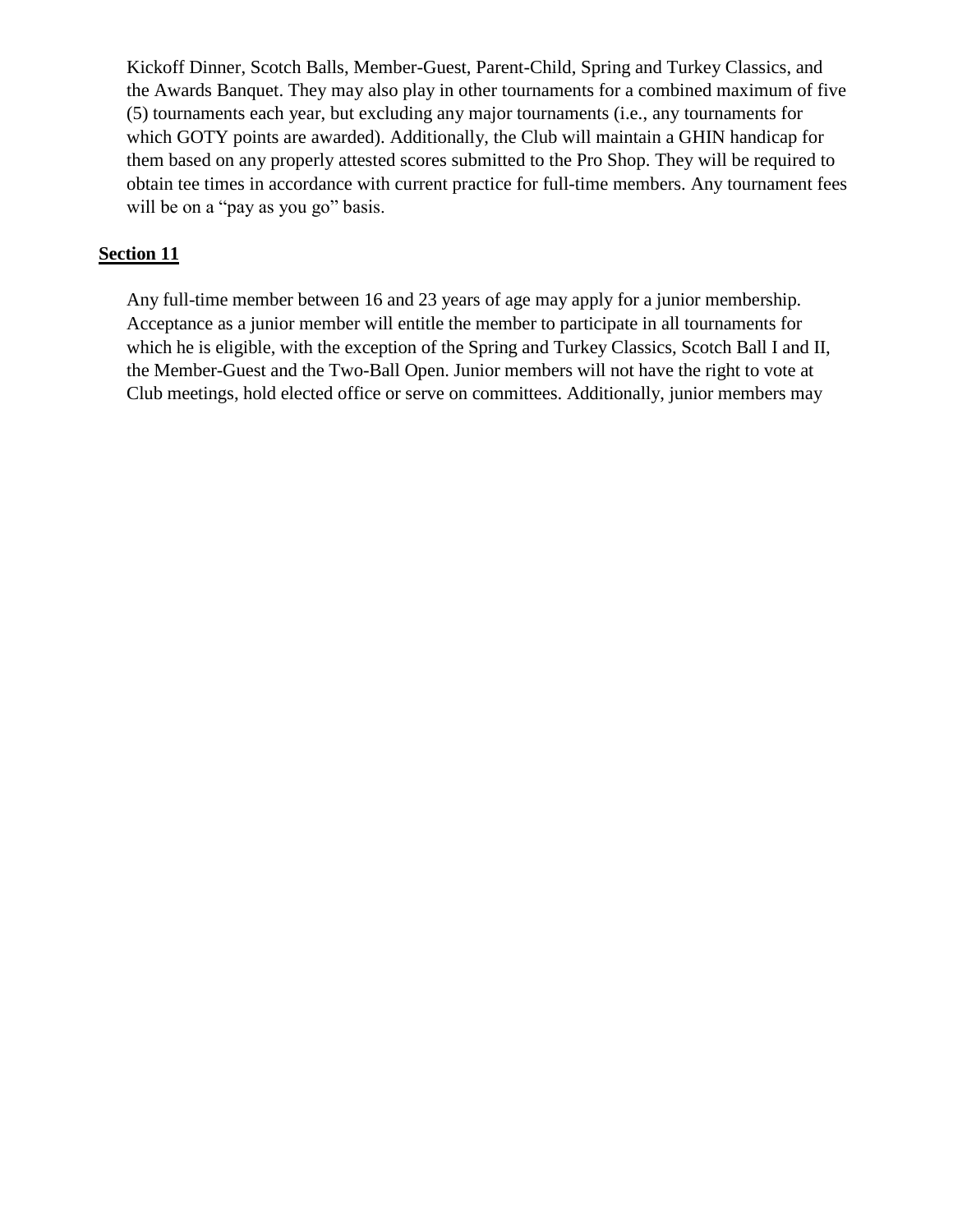not participate in social events, with the following two exceptions: a junior member may participate in the Parent-Child, and may attend the Awards Banquet if he or a family member has won an award. Tournament fees for junior members will be on a "pay as you go" basis.

### **ARTICLE IIA - MANAGEMENT MEMBERSHIPS**

### **DESCRIPTION**

### **Section 1**

- a) A management membership is a membership granted at the request of the management of Tallwood Country Club, by the Board of Directors of the Tallwood Men's Club.
- **b)** Selection for membership must be made from the current waiting list.

## **CONDITIONS FOR MEMBERSHIP**

#### **Section 2**

- a) Management will be given three (3) memberships by November 15th each year, if the openings exist. The first will be the number one (1) opening. The second will be the number twenty (20) opening and the third will be the number thirty (30) opening.
- b) The Tallwood Golf Professional will be given one (1) membership selection by November 15th each year, if openings exist. The selection will be for the number ten (10) opening.
- c) These memberships shall be governed by the general rules of Article II Membership, Sections 1 through 10.

## **ARTICLE III - DUES**

### **Section 1**

The Board of Directors shall establish the annual dues of the Club.

### **Section 2**

Annual dues for active members shall be payable on or before February 1st each year. Failure to have such dues paid in full by such date will cause such membership to be terminated.

#### **Section 3**

The fiscal year of the Club shall be from December 1st to November 30th.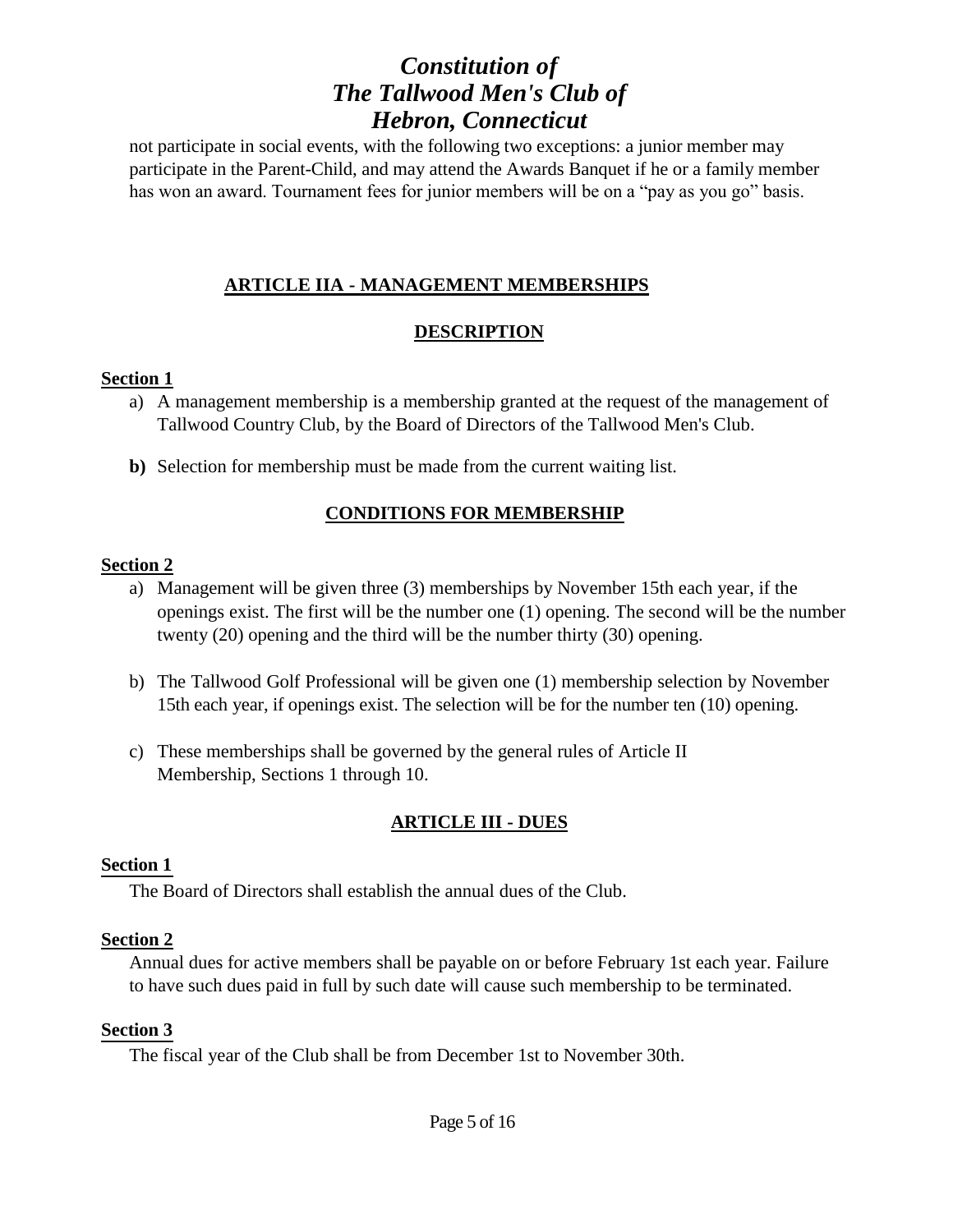## **ARTICLE IV - OFFICERS**

#### **Section 1**

The officers of the Club shall consist of the President, Vice President, Secretary, and Treasurer. These officers shall be elected annually by the general membership from the roster of members in good standing and they shall hold office during the fiscal year of the Club. A member nominated for Club President must have served or be serving presently for at least one full term on the Board of Directors.

#### **Section 2**

The **President** shall call regular and special meetings of the members of the Club and the Board of Directors in accordance with this constitution. Notification of Board Meetings shall be made to Board members at least seven days in advance of the meeting. He shall, when present, preside at all meetings of the Club and of the Board of Directors, and he shall have a deciding vote at any meeting in the event of a tie. The President shall appoint such special committees and auditors as necessary for the proper conduct of the Club and shall serve as an advisory member of all Club committees. The President, with the approval of the Board of Directors, shall have authority to sign and execute in the name of the Club, any agreements or other instruments. The President shall exercise general supervision over all Club activities. He shall enforce the provisions of this constitution. He shall perform such other duties as are incident to the position and office as he may be directed to perform by the membership or Board of Directors.

#### **Section 3**

The **Vice President** shall exercise the presidential powers in the absence of the President and shall serve as chairman of the Rules Committee and Constitution Committee. If both the President and Vice President are absent from any meeting, the Board of Directors shall select a presiding officer from among its members who are present at such meeting.

#### **Section 4**

The **Secretary** shall record and post a summary of the minutes of the meetings of the Club and of the Board of Directors. The Secretary shall serve as chairman of and be responsible for all functions of the Communications Committee. He shall when necessary, mail notices to all Club members of meetings to be held.

#### **Section 5**

The **Treasurer** shall collect all money due the Club and disburse it as may be directed by the Board of Directors. He shall keep the accounts of the Club in books belonging to the Club which shall at all times be open for inspection by members of the Club. He shall make a report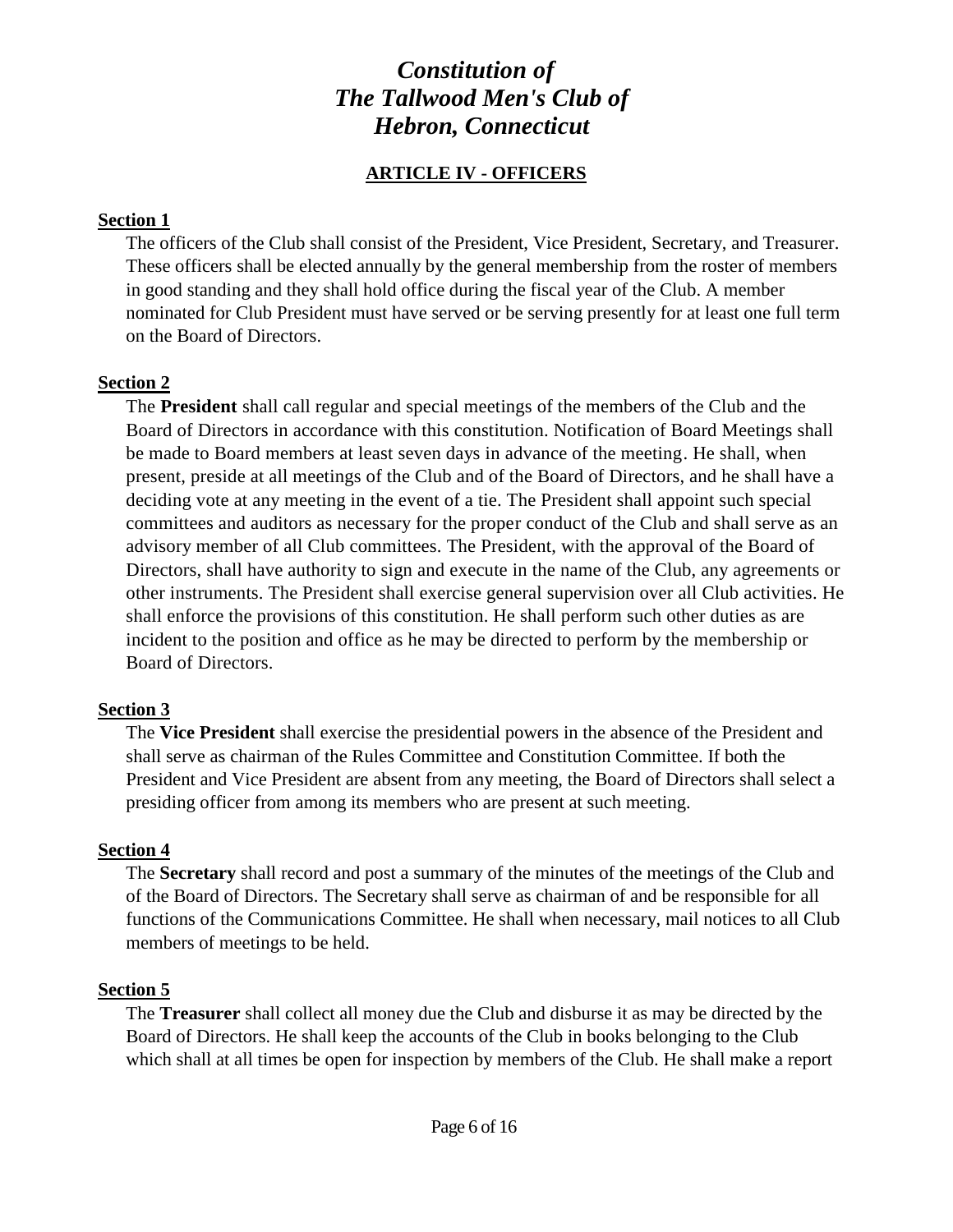of the financial condition of the Club at all meetings of the Board or at such other times as may be requested by the President. He shall manage all financial affairs of the Club keeping a complete record thereof. At each Board of Directors meeting, the Treasurer shall provide the President or his designee with monthly-reconciled statements and copies of the cashed checks of the Club for his review.

## **ARTICLE V - BOARD OF DIRECTORS**

### **Section 1**

The Board of Directors shall consist of elected Club members including the President, Vice President, Secretary, Treasurer, Tournament Director, Membership Director, Social Director, and Handicap Director. The members of the Board of Directors shall be elected annually by the general membership from the roster of members in good standing and they shall hold office during the fiscal year of the Club. A member must be eighteen (18) years of age or older on Election Day, to be eligible for election. The immediate past President of the Club shall serve as a Board member if he is not a member of the elected Board of Directors. The Membership Director shall also act as Club Historian.

## **Section 2**

In the event it becomes necessary to replace one of the officers of the Club or one of the elected committee chairmen, the President shall select such replacement from the Club membership. The appointment is subject to the approval of the remaining Board members by a simple majority vote.

## **Section 3**

A quorum at any meeting of the Board of Directors shall consist of a minimum of five (5) Board members.

## **Section 4**

The Board of Directors shall have general charge and control of the affairs, funds, and property of the Club. It shall have power to:

- a) Act upon any application for membership that it may receive. The Board shall study each application presented and then decide whether to accept or reject each application.
- b) Make, alter, or amend rules for its operation.
- c) Make such other implementing rules and regulations that are consistent with this Constitution. These supplementary rules may be challenged as contradictory to the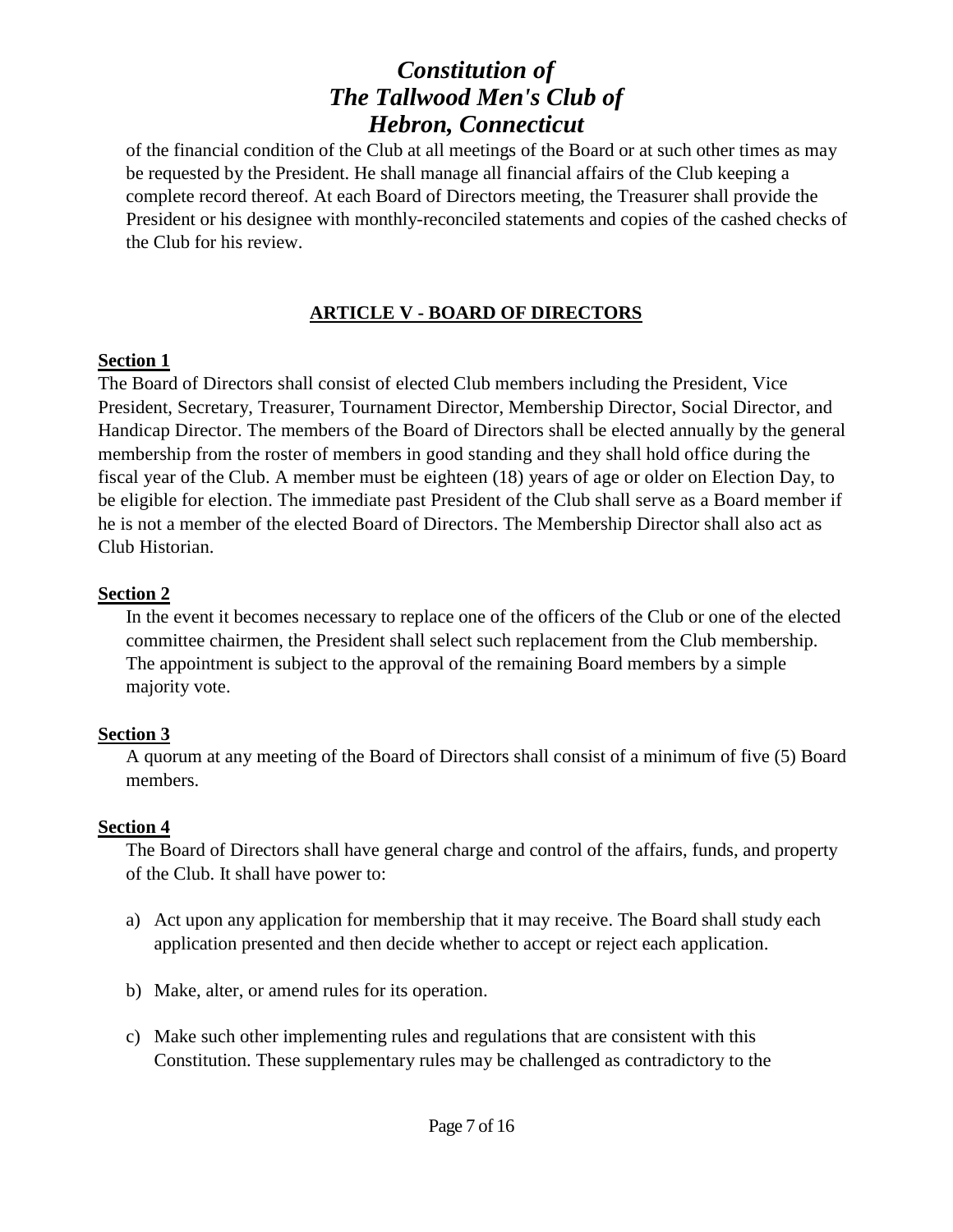Constitution by an instrument in writing, signed by at least ten (10) members in good standing. When and if a rule is challenged, the matter will be presented to the general membership under new business at the next regular or special meeting of the members.

- d) Review any amendment to this Constitution as formulated, proposed, and recommended by the Constitution Committee and, if approved, forward the amendment to the full membership for action.
- e) Suspend, censure, or expel a member as provided herein.
	- a. Serve, as a Grievance Committee receiving and hearing all written complaints from any member and make a full investigation thereof. The Board shall rule on all grievances within seven (7) days of receiving the written complaint. The Secretary will immediately notify the complaining member or members, in writing, of the action taken by the Board.

### **Section 5**

A special meeting of the Board may be called by order of the President or at the request of any three (3) members of the Board. The Secretary shall give notice of each meeting of the Board directly by telephone or by mailing such notice to each member of the Board at least five (5) days prior to the date of the meeting.

#### **Section 6**

The Board shall not authorize any indebtedness be incurred on behalf of the Club in excess of any monies in the Club's treasury, taking into account the amount of the present indebtedness of the Club, plus any money due, such as uncollected dues or any other receipts due and unpaid.

#### **Section 7**

Any member of the Board who is absent from any two consecutive meetings of the Board without being excused by the President may be requested to forfeit his position on the Board as well as his elected position, subject to approval of the Board. If such occasion occurs, such Board member shall be replaced, as provided in Section 2 of this Article.

#### **Section 8**

The order of business of the regular meetings of the Board of Directors shall be as follows:

- a) Roll call of the Board of Directors
- b) Reading of the minutes and action thereon
- c) Reading of the Treasurer's report and action thereon
- d) Report of the President and/or Vice President
- e) Reports from all Committee Directors

**Constitution of** Page 9 of 16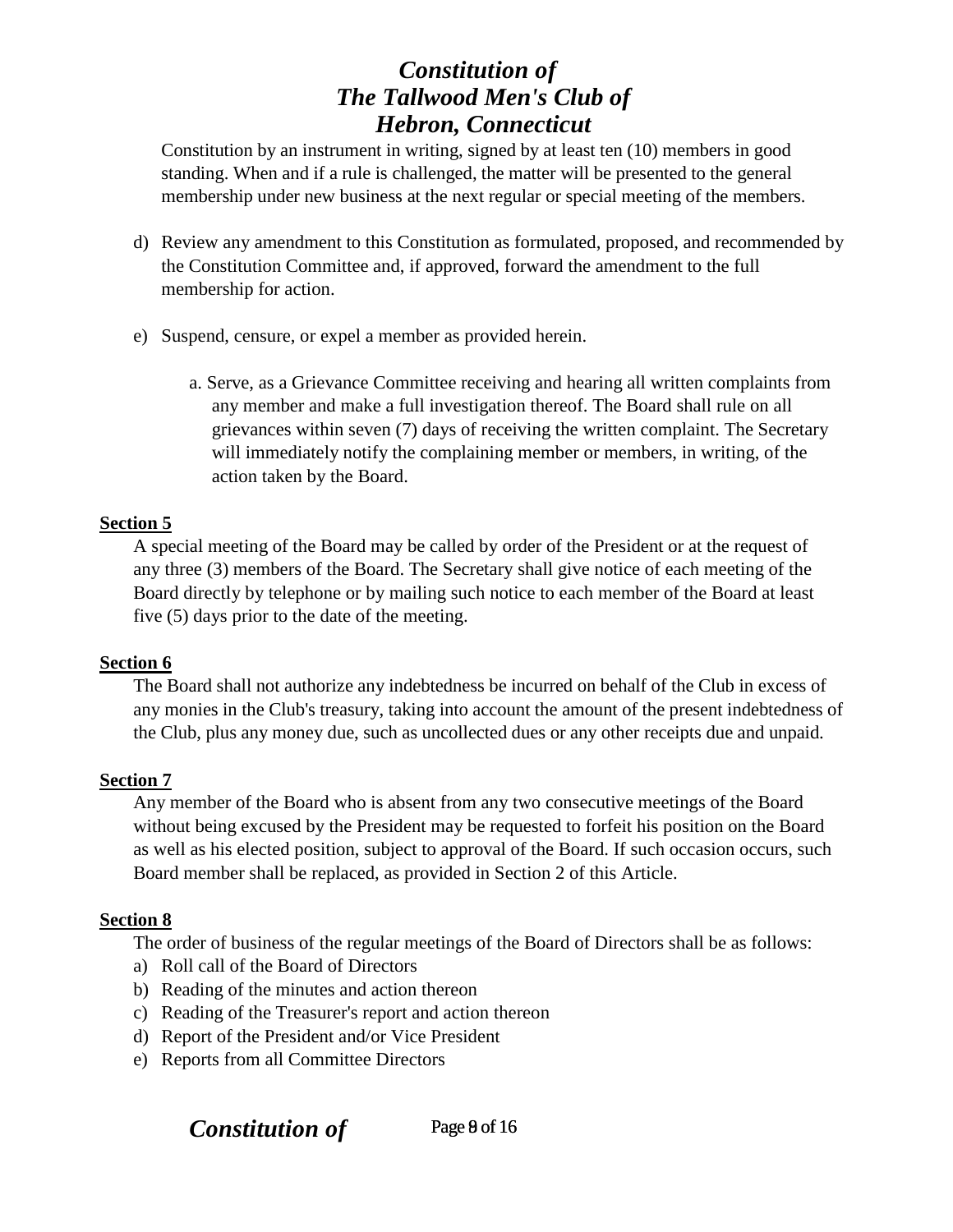## *The Tallwood Men's Club of Hebron, Connecticut*

- f) Old Business
- g) New Business
- h) Adjournment

#### **Section 9**

The President of the Board of Directors shall appoint at least one member of the Club to examine the accounting and financial records of the Club as prepared and maintained by the Treasurer. The member conducting the examination shall not be a member of the Board of Directors for the period under review and should have some current or former accounting or financial work experience. The examination will be a review of the accounting and financial records and shall be completed no later than 90 days after the end of the Club's fiscal year. The member should prepare a memorandum to the President and Treasurer documenting the completion, findings and any recommendations of the review. The President of the Board of Directors may direct special reviews whenever in his judgment this action is warranted.

#### **Section 10**

If approved by the serving Board of Directors, CoDirectors may be nominated for and, if elected, serve as Tournament Committee Directors and Social Committee Directors.

### **ARTICLE VI - MEETINGS AND ELECTIONS**

#### **Section 1**

Regular meetings of the general membership shall be held at least two times each year preferably the fourth Monday in March and the fourth Monday in September. All proper matters of unfinished and new business may be brought up at these meetings.

#### **Section 2**

Special meetings of the general membership may be called by the Club President, by a majority of the Board of Directors, or upon a written petition signed by twentyfive (25) Club members in good standing. The business of the special meeting shall be confined to the matters set out in the notice of the meeting.

#### **Section 3**

Written notice of the place, day, and hour of the meeting, and, in the case of a special meeting, the purpose or purposes for which it is called shall be mailed to each member of the Club not less than two (2) weeks before the date of the meeting. A notice of the meeting will also be posted on the bulletin board in the Clubhouse.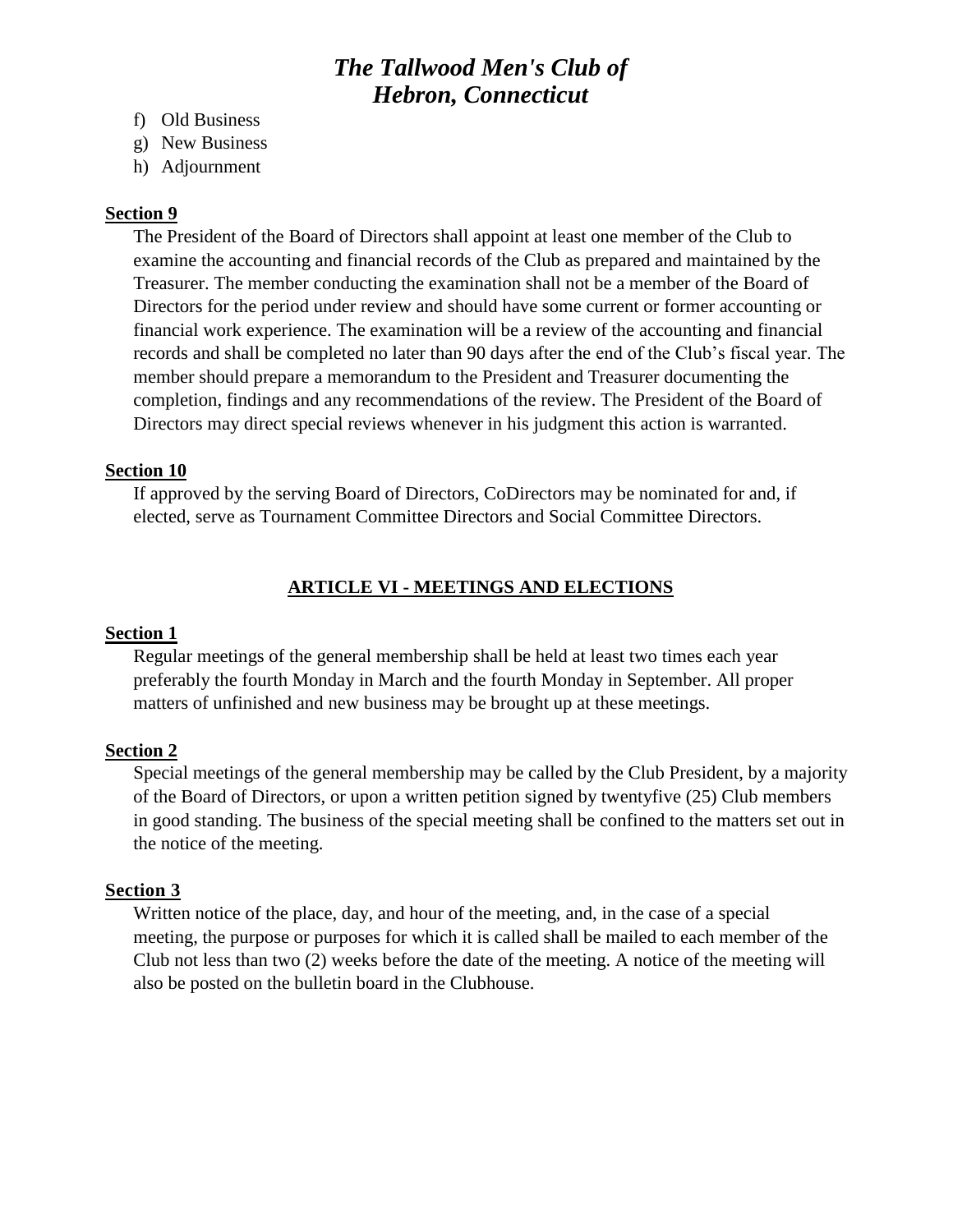### **Section 4**

No specific number or a percentage of the members of the Club are necessary to constitute a quorum for the transaction of business at any meeting of the general membership. A majority of the Board of Directors must be in attendance. At all meetings of the general membership, all questions shall be determined by a majority of the members present and entitled to vote. Each member may cast only one vote on each matter properly brought before the meeting.

## **Section 5**

At all general membership meetings of the Club the order of business shall be as follows:

- (a) Call to order
- (b) Proof of notice of the meeting
- (c) Submission of roster of members entitled to vote
- (d) Roll call of the Board of Directors
- (e) Reading of the minutes of previous general membership meeting
- (f) Directors' reports
- (g) Election of officers and Committee Directors (September meeting)
- (h) Old business
- (i) New business
- (j) Adjournment

## **Section 6**

### The

annu l

al election of Officers and Committee Directors shall be held during the September general membership meeting. The Tallwood Clubhouse is the preferable location for this meeting.

**Section 7** By the time of the normally scheduled July meeting, the Board of Directors shall appoint a **Nominating Committee** consisting of at least three (3) members of the Club in good standing. At least one member shall not be a member of the Board of Directors. The Past President shall act as the Chairman of this Committee. The Nominating Committee shall post a notice soliciting nominations from the general membership at least four (4) weeks prior to the September general meeting. Written notice of the posting shall also be mailed to the Club members along with notification of the time, day, and place of the general meeting. The Nominating Committee shall notify each candidate of his nomination and determine if he is willing to accept the appointment if elected.

## **Section 8**

Nominations for office may also be made from the floor during the general meeting and will be accepted by the Board of Directors only if the nominees are present and indicate their willingness to serve in the position to which they have been nominated.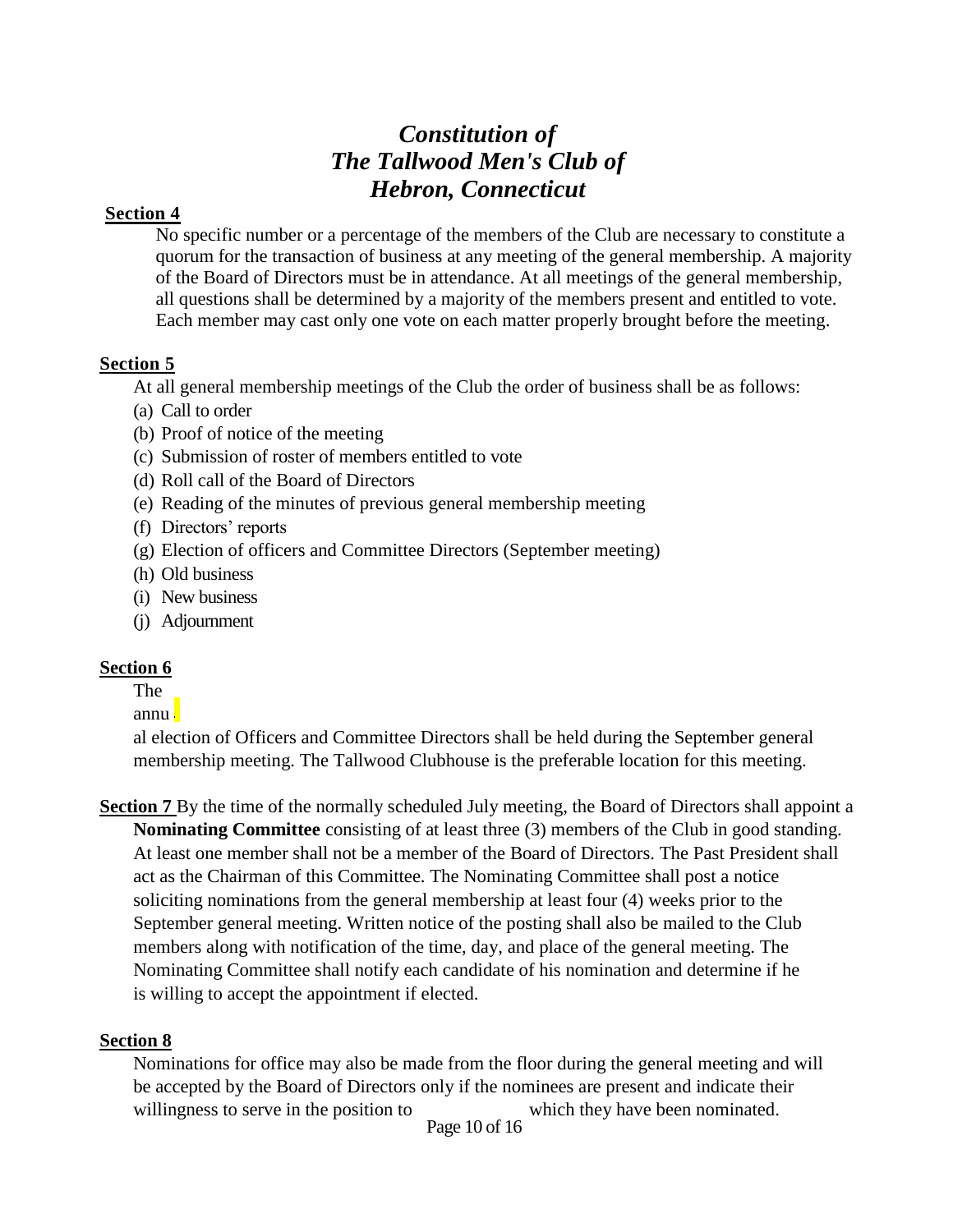### **Section 9**

Candidates for the Board of Directors shall be members in good standing and shall have competed in a minimum of twelve (12) tournaments prior to the Fall General meeting.

#### **Section 10**

At the annual election meeting, the Board of Directors shall appoint three (3) tellers whose responsibility will be to count the votes during the election and report the results to the membership through the President. Any member listed as a candidate shall not be appointed to the position of teller.

### **Section 11**

If there are two (2) or more candidates for a position, voting will be by secret written ballot. It shall be the responsibility of the Secretary of the Club to have official ballots prepared for the meeting.

#### **Section 12**

The candidate receiving a majority of the votes for each office shall be declared elected and shall assume his office on December 1st of that year. All new Officers and Committee Directors shall be available for the last meeting of the outgoing Board. The purpose of this joint meeting is to introduce new members to the process and format of the board meetings.

## **ARTICLE VII - COMMITTEES**

#### **Section 1**

The **Tournament Committee** shall have charge of all tournaments and shall establish such regulations as may be necessary.

### **Section 2**

The **Rules Committee** shall as necessary establish and revise the local playing rules. A copy of the current local rules will be available in the Clubhouse to all members at all times. Periodically, the Rules Committee shall publish the local rules and distribute a copy of the rules to each Club member. The Rules Committee shall be the governing body of all rules protests and shall take action thereon as soon as practicable in accordance with Rules of Golf of the United States Golf Association and such local rules as are applicable to the case. A member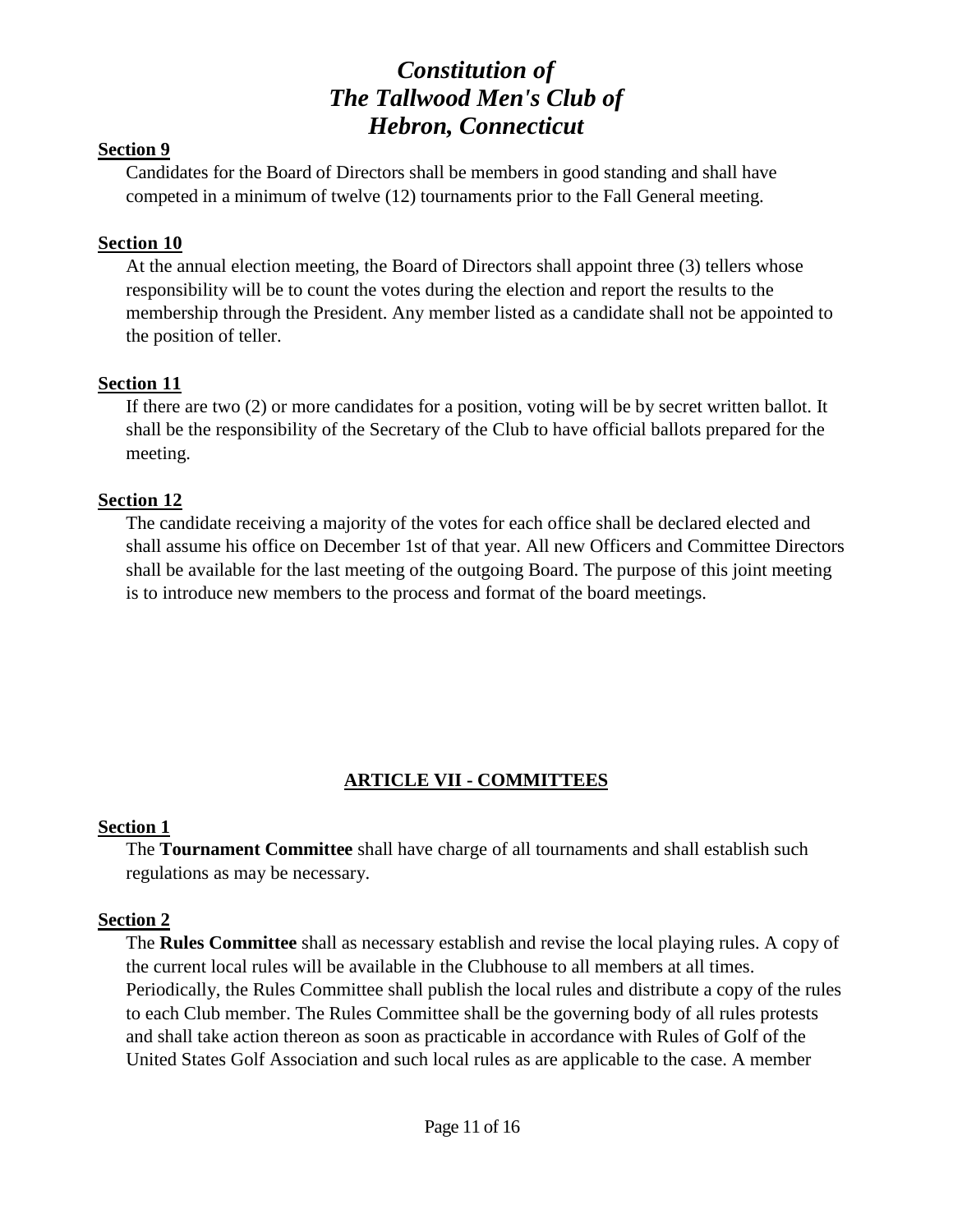may appeal the findings of the Rules Committee in accordance with Article V, Section 4, Part (I).

### **Section 3**

The **Handicap Committee** shall be responsible for the handicaps of the Club Members and shall make such rules and regulations with respect to members' duties in correcting and posting scores as necessary for the proper credibility of handicaps. The Committee may assign temporary handicaps to any new member until the computerized handicaps are available, and also may assign a new handicap to any member when computerized data does not reflect a current true handicap for various reasons. Each member is entitled to a Connecticut State Golf Association Handicap Card, which is computer prepared from scores submitted during the current and previous golfing seasons. The members' handicaps will be revised and posted periodically throughout the season. The Handicap Committee in accordance with the rules of the Connecticut State Golf Association must make any temporary adjustments in handicaps. The Director of the Committee shall make available to any member, upon request, the specific rules regarding handicaps. He shall be the Club correspondent with the SecretaryTreasurer of the Connecticut Golfing Association in regard to State Handicap cards.

### **Section 4**

The **Constitution Committee** shall frequently review the Constitution of the Club and recommend any amendments, additions, or revisions that it deems necessary or appropriate, and shall prepare and forward their written recommendations to the Board of Directors for further action. The Constitution Committee shall be responsible for posting a correct and complete copy of the Constitution in the Clubhouse available to all members and shall provide each member a copy of the Constitution from time to time as deemed necessary or to any member upon his written request.

## **Section 5**

The **Social Committee** shall organize and arrange all social events sponsored by the Club. The Committee shall operate within the budget authorized by the Board of Directors and may not incur any indebtedness without prior approval of the Board of Directors. The Social Committee will prepare notices of upcoming Social events for distribution to the general membership, and will see that a copy of any notice is prominently displayed on the Club bulletin board.

## **Section 6**

The **Membership Committee** shall be responsible for the control of the Club membership within the provisions of this Constitution. At the end of the tournament season, the Membership Director will be responsible for compiling a list of all ineligible Club members for the following golf season. The Membership Director will notify these members in writing, reminding them of the appeal process. The Membership Director shall receive and file all applications for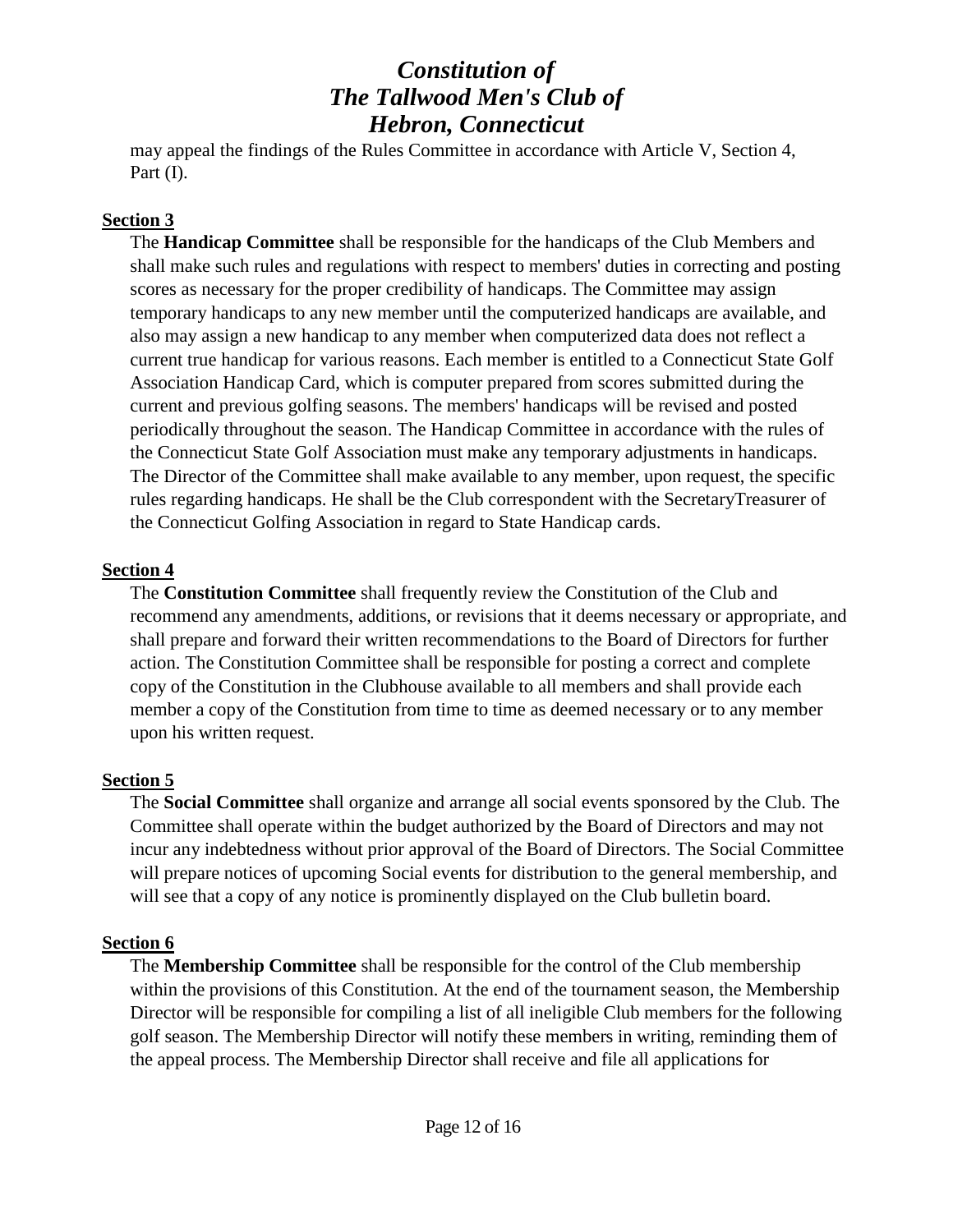membership and utilize this file to fill any vacancies in the membership. He shall also be responsible for maintaining the overall Club membership list.

## **Section 7**

The Communications Committee shall orchestrate/oversee and in many cases, produce communications for the TMC. This committee is responsible for providing consistency and coordination for all communications from the BOD. Included in the Committee's responsibilities are the monthly TMC Newsletter, the general maintenance of the web site and the posting of tournament scores on the web site.

## **Section 8**

From time to time, the Board of Directors may appoint any other committee for any purpose, and will give such committee the required powers and duties to carry out the functions for which appointed. However, no powers and duties so assigned will be in conflict with this Constitution.

## **Section 9**

No committee shall expend any money or make any contracts for the expenditure of any monies in excess of the sum appropriated for the use of such committee without the approval of the Board of Directors.

## **Section 10**

The Director of any Committee shall have the authority to appoint additional Club members to serve on his particular Committee.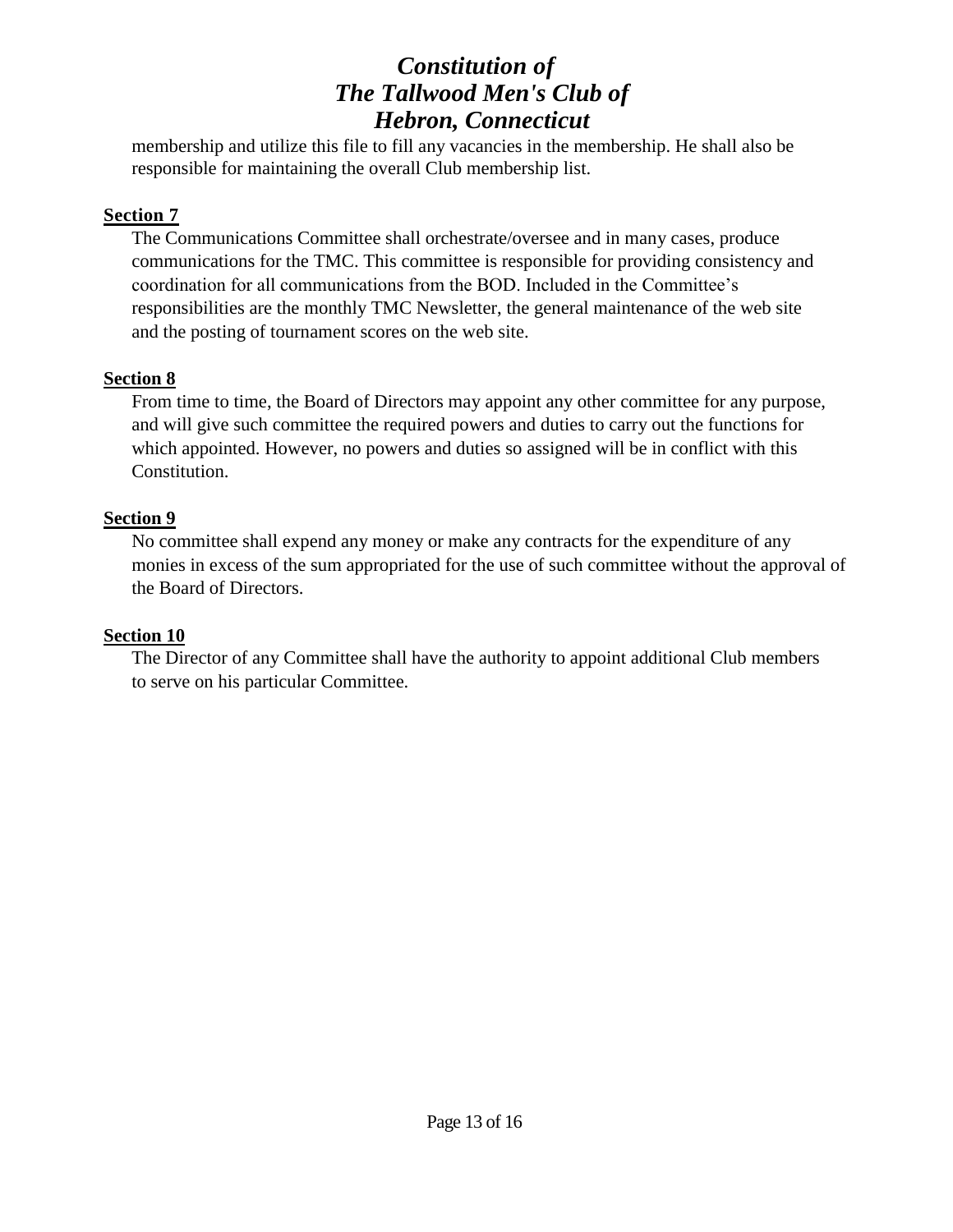### **ARTICLE VIII - TEAM CAPTAIN AND TOURNAMENT RESTRICTIONS**

#### **Section 1**

The current Club Champion shall be the team Captain and have charge of any team representing the Club in competition with other clubs. He shall play in the number one spot in any interclub competition.

### **Section 2**

No member shall have the right to participate in the President's Cup or Club Championship Tournament without having participated in the minimum number of tournaments, specified by the Tournament Director, for these particular events.

## **ARTICLE IX - SCORE CARDS**

### **Section 1**

Properly attested scorecards must be turned into a location designated by the Board of Directors. Each player is responsible for the recording of his own score in the CSGA Scoring System, upon immediate completion of their golf round in a Men's Club tournament, regardless of his score or he will be penalized at the discretion of the Handicap Director. All cards must be legible, dated, signed, and attested, or they will be disqualified. If playing in a nontournament match in a group where other members of the match are nonmembers, a Club member must enter his adjusted score into the CSGA Scoring System.

## ARTICLE X - **GENERAL**

### **Section 1**

This Constitution may be modified, altered, or amended by the membership of the Club at its annual meeting or at any special meeting, which may be called to consider such change. The Board of Directors shall prepare a statement of the proposed change and a copy of such change posted on the bulletin board by the Secretary at least two (2) weeks before the meeting or with a copy of such proposal mailed by the Secretary to each member.

### **Section 2**

The Club may adopt distinctive stationery and other colorful insignia and crests bearing the name of the Club on such conditions and under such circumstances as the Board of Directors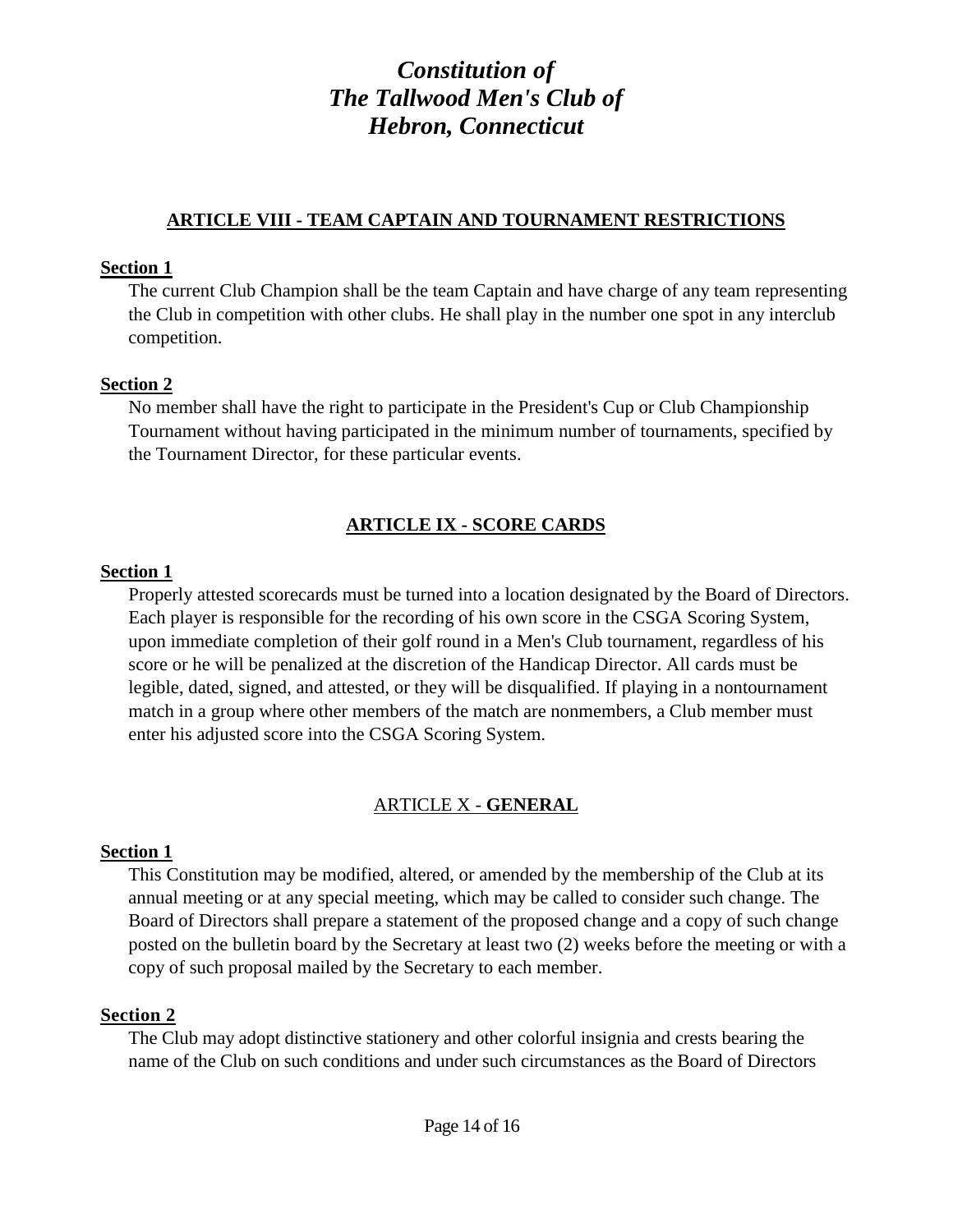deems appropriate.

## **Section 3**

This Constitution will be interpreted in a manner as will most nearly effectuate the purpose of the Club.

## **Section 4**

Roberts Rules of Order shall be the recognized authority on all points of procedure not covered by the Constitution or other rules and regulations of the Club.

| <b>Revision #</b> | <b>Date</b> | <b>Name</b> | <b>Description</b>                                                                                                                                                                                                                                                                                                                                                                                                                                                                                                                                                                                                                                                                               |
|-------------------|-------------|-------------|--------------------------------------------------------------------------------------------------------------------------------------------------------------------------------------------------------------------------------------------------------------------------------------------------------------------------------------------------------------------------------------------------------------------------------------------------------------------------------------------------------------------------------------------------------------------------------------------------------------------------------------------------------------------------------------------------|
| 1                 | 02/10/07    | Steve Lynch | Reformatted document                                                                                                                                                                                                                                                                                                                                                                                                                                                                                                                                                                                                                                                                             |
| $\overline{2}$    | 03/27/07    | Dave Rutz   | Article IV, Section 3, and Article VI, Section 7 revised to<br>transfer the Nominating Committee responsibility from the<br>Vice President the Past President.                                                                                                                                                                                                                                                                                                                                                                                                                                                                                                                                   |
| 3                 | 10/29/08    | Dave Rutz   | Article II, Sections 1 and 6 revised to reduce the minimum<br>tournament participation required to retain membership in good<br>standing from 15 to 10 tournaments each year.                                                                                                                                                                                                                                                                                                                                                                                                                                                                                                                    |
| $\overline{4}$    | 7/30/10     | Dave Rutz   | Article V, Section 1 revised to add position of<br><b>Communications Director</b><br>Article VII, Section 7 added to describe Communication<br>Committee duties<br>Article VII, Section 8-10 numbers revised because of new<br>Section 7                                                                                                                                                                                                                                                                                                                                                                                                                                                         |
| 5                 | 3/22/11     | Dave Rutz   | Article II, Section 11 revised tournaments from 15 to 10, and<br>added Member-Guest. Changed Easter to Spring Classic<br>Article IV, Section 2 added notification of Board of meetings<br>to President's responsibilities<br>Article IV, Section 4 removed responsibility for membership<br>list and Board meeting notification from Secretary<br>Article VII, Section 1 Tournament Director no<br>longer responsible for publicizing tournament scores<br>Article VII, Section 6 Membership committee now responsible<br>for maintaining overall Membership list.<br>Article VII, Section 7 Communications Committee has added<br>responsibility for posting tournament scores on the web site. |
| 6                 | 9/24/12     | Dave Rutz   | Article II, Section 1, deleted reference to requiring<br>10 tournaments minimum for continued<br>membership. Article II, Section 6, deleted entirely,<br>eliminating the requirement for 10 tournaments as a<br>precondition for membership the following year.<br>Article III, Section 2 changed date on which annual dues<br>are required from January 1 to February 1 each year.                                                                                                                                                                                                                                                                                                              |

## *Document Revision History*